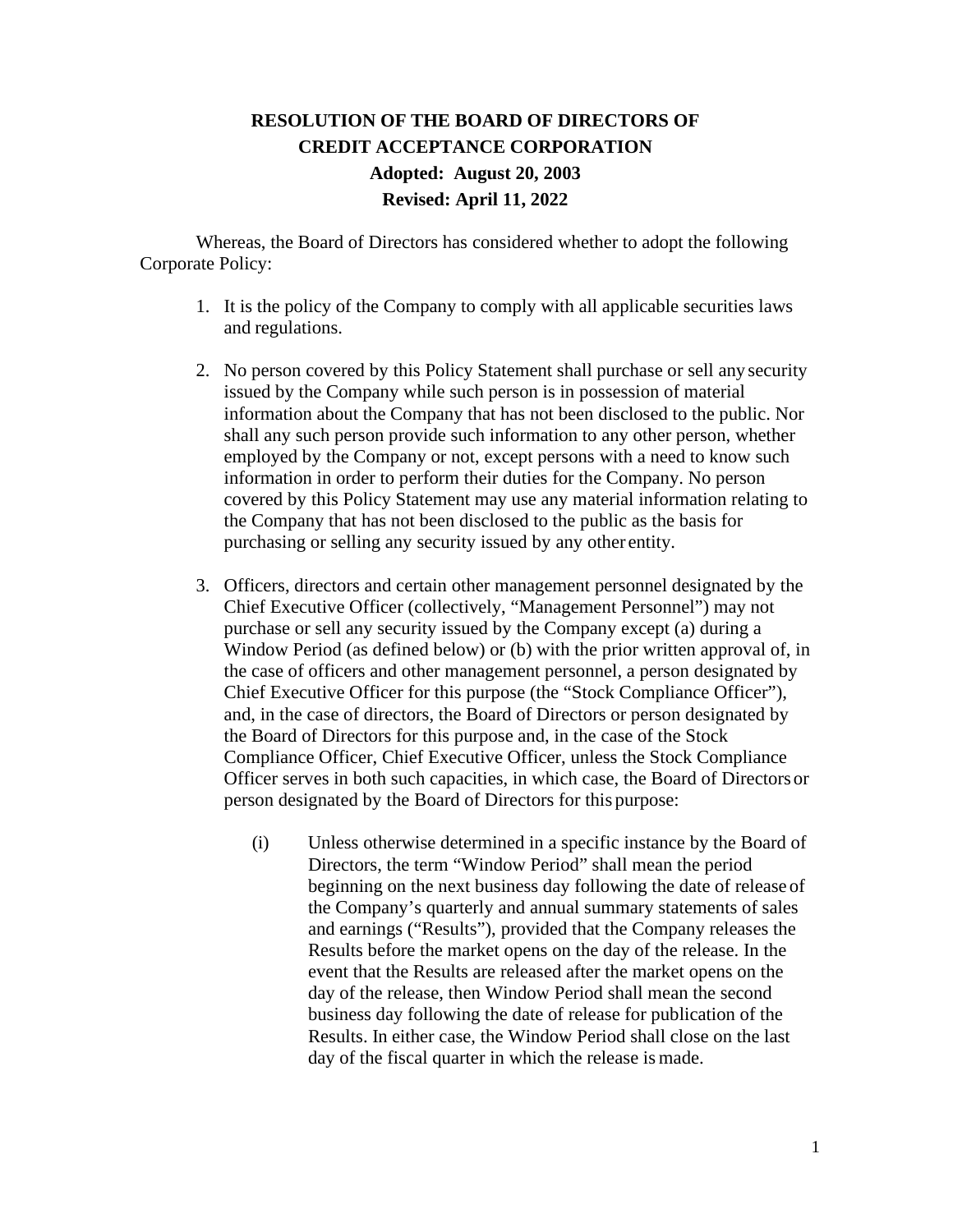- (ii) The Stock Compliance Officer shall not approve any purchase or sale outside a Window Period unless failure to approve the transaction would impose a material hardship on the person proposing the transaction and the Stock Compliance Officer otherwise believes the transaction is in compliance with applicable securities laws. The Stock Compliance Officer may consult with the Chief Executive Officer and Company counsel on such matters as he or she deems appropriate.
- (iii) The trading restrictions in this Policy Statement do not apply to:
	- Any purchase of Company stock through the Credit Acceptance 401(k) Plan resulting from periodic contributions of money to the plan pursuant to payroll deduction elections. The trading restrictions do apply, however, to elections made under the Credit Acceptance 401(k) Plan to (a) increase or decrease the percentage of periodic contributions that will be allocated to the Credit Acceptance Stock Fund, (b) make an intra-plan transfer of an existing account balance into or out of the Credit Acceptance Stock Fund, (c) borrow money against a Credit Acceptance 401(k) Plan account if the loan will result in a liquidation of some or all of a Credit Acceptance Stock Fund balance or (d) pre-pay a plan loan if the pre-payment will result in allocation of loan proceeds to the Credit Acceptance Stock Fund
	- Any purchase or sale of Company stock by Management Personnel regardless of their awareness of inside information if the transaction is made pursuant to a prearranged written trading plan ("Trading Plan") that was entered into during a Window Period when the person was not in possession of material nonpublic information and that complies with the requirements of Rule 10b5-1. Anyone subject to this Policy who wishes to enter into a Trading Plan must submit the Trading Plan to the Stock Compliance Officer for its approval prior to its execution. Trading Plans may not be adopted by a person when he or she is in possession of material nonpublic information about the Company. Once the Trading Plan is adopted, the person must not exercise any subsequent influence over the amount of securities to be traded, the price at which they are to be traded or the date of the trade. The person may amend or replace a Trading Plan only during a Window Period, and such person must submit any proposed amendment or replacement of a Trading Plan to the Stock Compliance Officer for approval prior to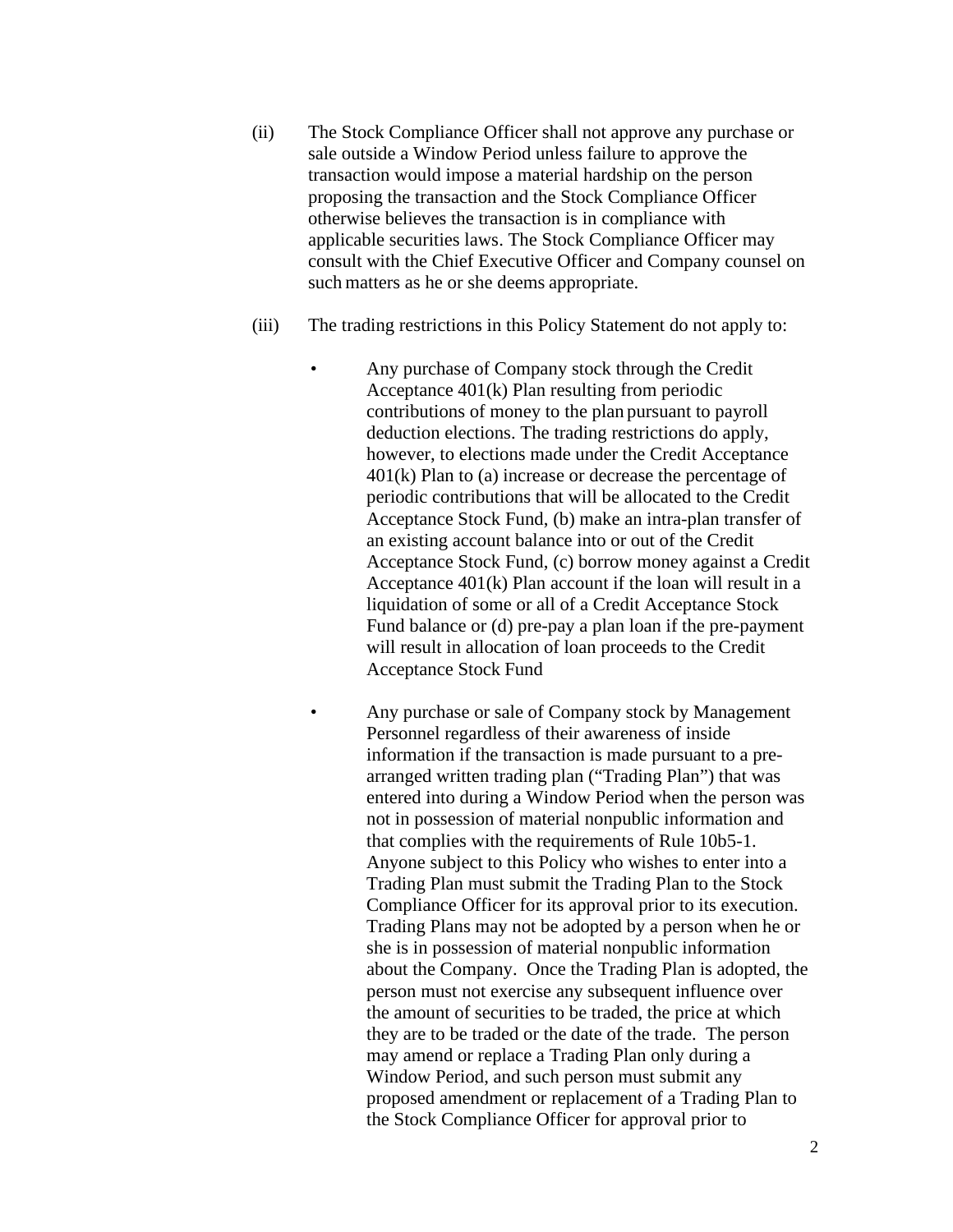adoption. The person must provide notice to the Stock Compliance Officer prior to terminating a Trading Plan. The person should understand that frequent modifications or terminations of a Trading Plan may call into question such person's good faith in entering into the plan

- Exercises of stock options issued by the Company where no Company common stock is sold in the market to fund the option exercise price or related taxes (i.e., a net exercise or where cash is paid to exercise the option) or the exercise of a tax withholding right pursuant to which a person has elected to have the Company withhold shares subject to an option issued by the Company to satisfy tax withholding requirements. The trading restrictions do apply, however, to subsequent sales of Company common stock received upon the exercise of options issued by the Company in which the proceeds are used to fund the option exercise price (i.e., a cashless exercise of options) or related taxes.
- 4. No officer or director of the Company shall purchase and sell, or sell and purchase, any equity security of the Company within any period of less than six months. For purposes of this paragraph 4, payroll deductions for contribution to the Credit Acceptance Stock Fund in the Credit Acceptance 401(k) plan are not considered purchases under this policy.
- 5. No officer or director of the Company shall sell any equity security of the Company if such person either (a) does not own the security sold or (b) does not deliver the security against such sale within twenty days thereafter or does not within five days after such sale deposit the security in the mails or other usual channels of transportation.
- 6. No officer or director of the Company, or any of their designees, shall engage directly or indirectly in hedging transactions involving equity securities of the Company or any other Company securities, including debt securities. "Hedging" refers to any strategy designed to hedge or offset or reduce the risk of price fluctuations in Company securities or to hedge, offset or protect against, in whole or in part, declines in the value of such securities. Hedging transactions include (but are not limited to) prepaid variable forward contracts, swaps, collars, and exchange funds.
- 7. The prohibition on hedging transactions set forth in this policy is prospective and shall not apply to arrangements in existence on the effective date. To the extent that any shares of Company common stock or any other equity or debt securities were hedged prior to the effective date, this prohibition applies to such shares or securities immediately upon their release from such hedging arrangement. Failure to comply with this prohibition on hedging transactions